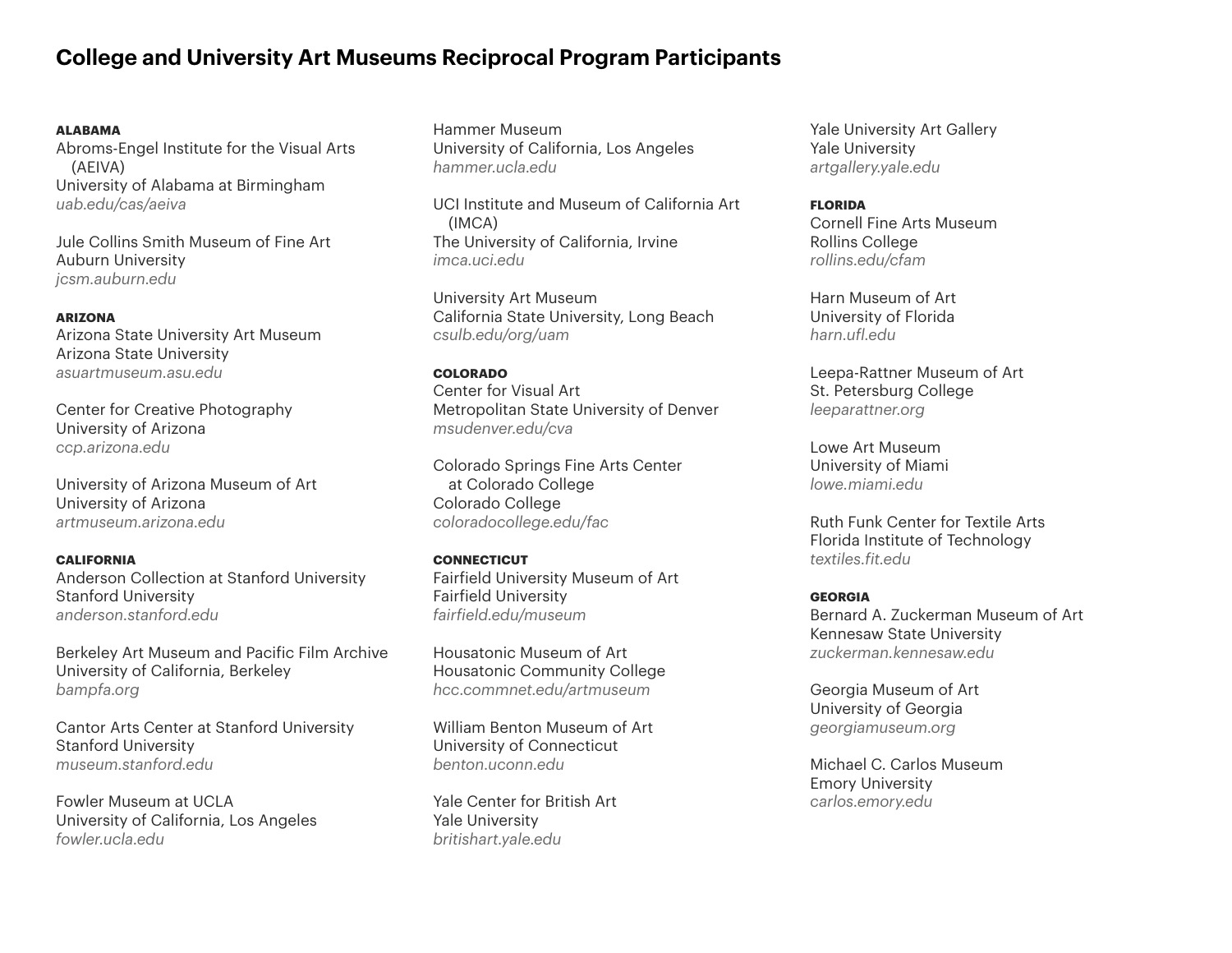**ILLINOIS** Block Museum of Art Northwestern University *[blockmuseum.northwestern.edu](http://blockmuseum.northwestern.edu)*

DePaul Art Museum DePaul University *[artmuseum.depaul.edu](http://artmuseum.depaul.edu)*

Loyola University Museum of Art Loyola University Chicago *[luc.edu/luma](http://www.luc.edu/luma)*

Smart Museum of Art University of Chicago *[smartmuseum.uchicago.edu](http://smartmuseum.uchicago.edu)*

**INDIANA** Snite Museum of Art University of Notre Dame *[sniteartmuseum.nd.edu](http://sniteartmuseum.nd.edu)*

**IOWA** University of Iowa Stanley Museum of Art University of Iowa *[uima.uiowa.edu](http://uima.uiowa.edu)*

**KANSAS** Spencer Museum of Art University of Kansas *[spencerart.ku.edu](http://spencerart.ku.edu)*

**LOUISIANA** Newcomb Art Museum Tulane University *[newcombartmuseum.tulane.edu](http://newcombartmuseum.tulane.edu)*

Paul and Lulu Hilliard University Art Museum University of Louisiana at Lafayette *[hilliardmuseum.org](http://hilliardmuseum.org)*

**MAINE** Bowdoin College Museum of Art Bowdoin College *[bowdoin.edu/art-museum](http://www.bowdoin.edu/art-museum)*

Colby Museum of Art Colby College *[colby.edu/museum](http://colby.edu/museum)*

**MARYLAND** Evergreen Museum and Library Johns Hopkins University *[museums.jhu.edu/evergreen.php](http://www.museums.jhu.edu/evergreen.php)* 

Homewood Museum Johns Hopkins University *[museums.jhu.edu/homewood.php](http://www.museums.jhu.edu/homewood.php)*

**MASSACHUSETTS** Addison Gallery of American Art Phillips Academy *[addisongallery.org](http://addisongallery.org)*

Danforth Art Museum Framingham State University *[danforth.framingham.edu](http://danforth.framingham.edu)*

Davis Museum at Wellesley College Wellesley College *[wellesley.edu/davismuseum](http://wellesley.edu/davismuseum)*

McMullen Museum of Art Boston College *[bc.edu/mcmullenmuseum](http://bc.edu/mcmullenmuseum)*

Mead Art Museum Amherst College *[amherst.edu/mead](http://amherst.edu/mead)*

Mount Holyoke College Art Museum Mount Holyoke College *[mtholyoke.edu/artmuseum](http://www.mtholyoke.edu/artmuseum)*

Smith College Museum of Art Smith College *[smith.edu/artmuseum](http://smith.edu/artmuseum)*

Williams College Museum of Art Williams College *[wcma.williams.edu](http://wcma.williams.edu)*

**MICHIGAN** University of Michigan Museum of Art University of Michigan *[umma.umich.edu](http://umma.umich.edu)*

**MINNESOTA**  Goldstein Museum of Design University of Minnesota *[goldstein.design.umn.edu](http://goldstein.design.umn.edu)* 

Weisman Art Museum University of Minnesota *[weisman.umn.edu](http://weisman.umn.edu)*

**MISSISSIPPI**  University of Mississippi Museum University of Mississippi *[museum.olemiss.edu](http://museum.olemiss.edu)* 

**MISSOURI**  Mildred Lane Kemper Art Museum Washington University in St. Louis *[kemperartmuseum.wustl.edu](http://kemperartmuseum.wustl.edu)* 

**NEBRASKA** Sheldon Museum of Art University of Nebraska *[sheldonartgallery.org](http://sheldonartgallery.org)* 

**NEW HAMPSHIRE** Hood Museum of Art Dartmouth College *[hoodmuseum.dartmouth.edu](http://hoodmuseum.dartmouth.edu)*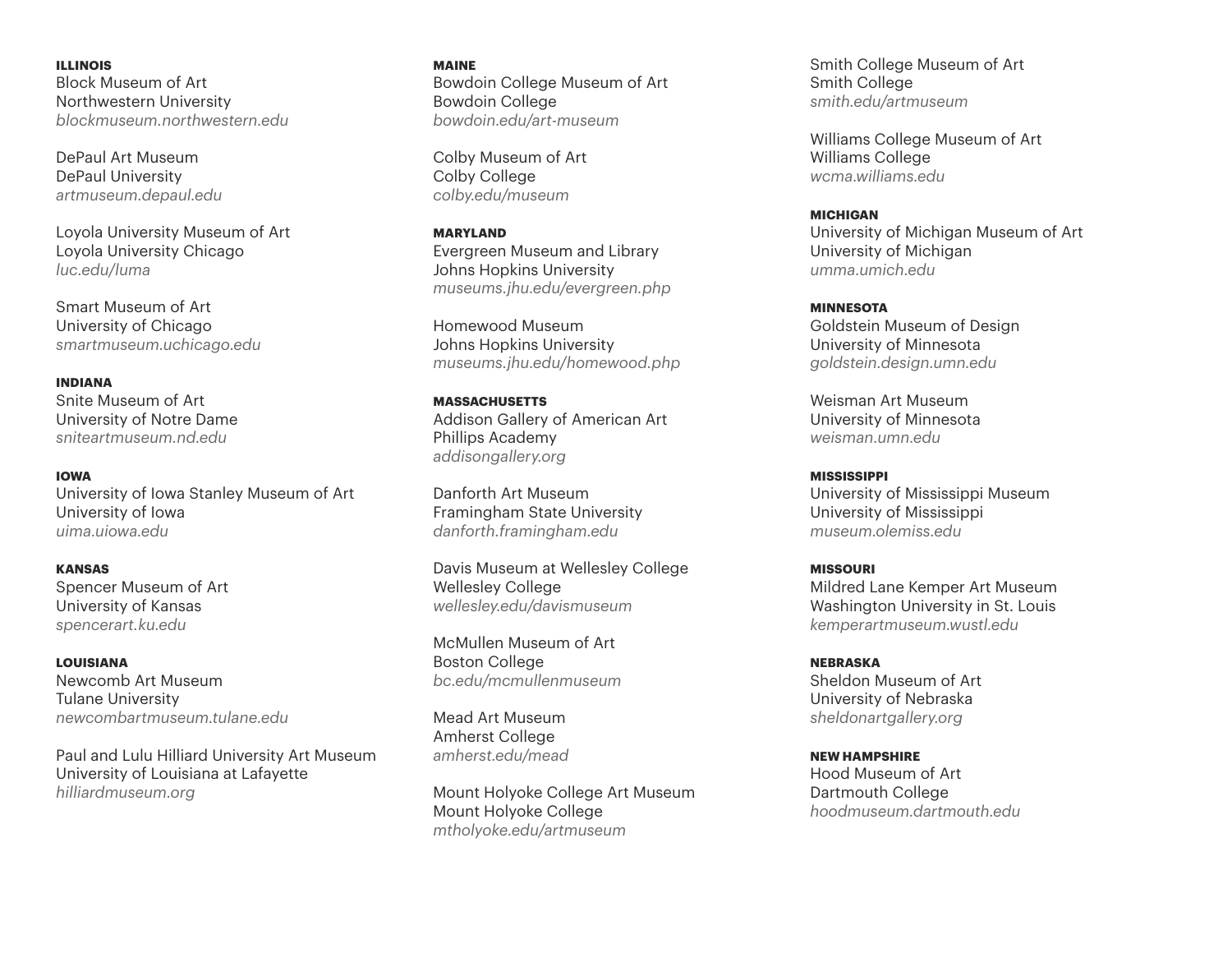**NEW JERSEY**  Princeton University Art Museum Princeton University *[artmuseum.princeton.edu](http://artmuseum.princeton.edu)* 

Zimmerli Art Museum Rutgers, State University of New Jersey *[zimmerlimuseum.rutgers.edu](http://www.zimmerlimuseum.rutgers.edu)* 

**NEW MEXICO** University of New Mexico Art Museum University of New Mexico *[unmartmuseum.o](http://unmartmuseum.unm.edu)rg*

**NEW YORK** Burchfield Penney Art Center Buffalo State, State University of New York *[burchfieldpenney.org](http://burchfieldpenney.org)* 

Grey Art Gallery New York University *[nyu.edu/greyart](http://nyu.edu/greyart)*

Johnson Museum of Art Cornell University *[museum.cornell.edu](http://museum.cornell.edu)* 

Neuberger Museum of Art Purchase College, State University of New York *www[.neuberger.org](http://neuberger.org)*

Samuel Dorsky Museum of Art State University of New York at New Paltz *[newpaltz.edu/museum](http://newpaltz.edu/museum)*

**NORTH CAROLINA**  Ackland Art Museum University of North Carolina at Chapel Hill *[ackland.org](http://ackland.org)* 

Nasher Museum of Art at Duke University Duke University *[nasher.duke.edu](http://www.nasher.duke.edu)* 

**OHIO** Allen Memorial Art Museum Oberlin College *[oberlin.edu/amam](http://oberlin.edu/amam)*

Gund Gallery Kenyon College *[thegundgallery.org](http://thegundgallery.org)*

**OKLAHOMA** Fred Jones Jr. Museum of Art University of Oklahoma *[ou.edu/fjjma](http://ou.edu/fjjma)*

**OREGON** The Center for Contemporary Art and Culture Pacific Northwest College of Art *[ccac.pnca.edu](http://ccac.pnca.edu)*

**PENNSYLVANIA** La Salle University Art Museum La Salle University *[lasalle.edu/museum](http://lasalle.edu/museum)*

Palmer Museum of Art Pennsylvania State University *[palmermuseum.psu.edu](http://palmermuseum.psu.edu)* 

Penn Museum (University of Pennsylvania Museum of Archaeology and Anthropology) University of Pennsylvania *[penn.museum](http://penn.museum)*

**RHODE ISLAND** RISD Museum Rhode Island School of Design *[risdmuseum.org](http://risdmuseum.org)*

**TEXAS** Amarillo Museum of Art Amarillo College *[amarilloart.org](http://amarilloart.org)* 

Blaffer Art Museum University of Houston *[blafferartmuseum.org](http://blafferartmuseum.org)*

Blanton Museum of Art University of Texas at Austin *[blantonmuseum.org](http://blantonmuseum.org)*

## **UTAH**

Brigham Young University Museum of Art Brigham Young University *[moa.byu.edu](http://moa.byu.edu)*

Nora Eccles Harrison Museum of Art Utah State University *[artmuseum.usu.edu](http://artmuseum.usu.edu)*

**VERMONT**  Fleming Museum of Art University of Vermont *[flemingmuseum.org](http://flemingmuseum.org)*

Middlebury College Museum of Art Middlebury College *[museum.middlebury.edu](http://museum.middlebury.edu)*

#### **VIRGINIA**

Institute for Contemporary Art Virginia Commonwealth University *[icavcu.org](http://icavcu.org)* 

Muscarelle Museum of Art College of William and Mary *[wm.edu/muscarelle](http://www.wm.edu/muscarelle)* 

**WASHINGTON** Henry Art Gallery University of Washington *[henryart.org](http://henryart.org)*